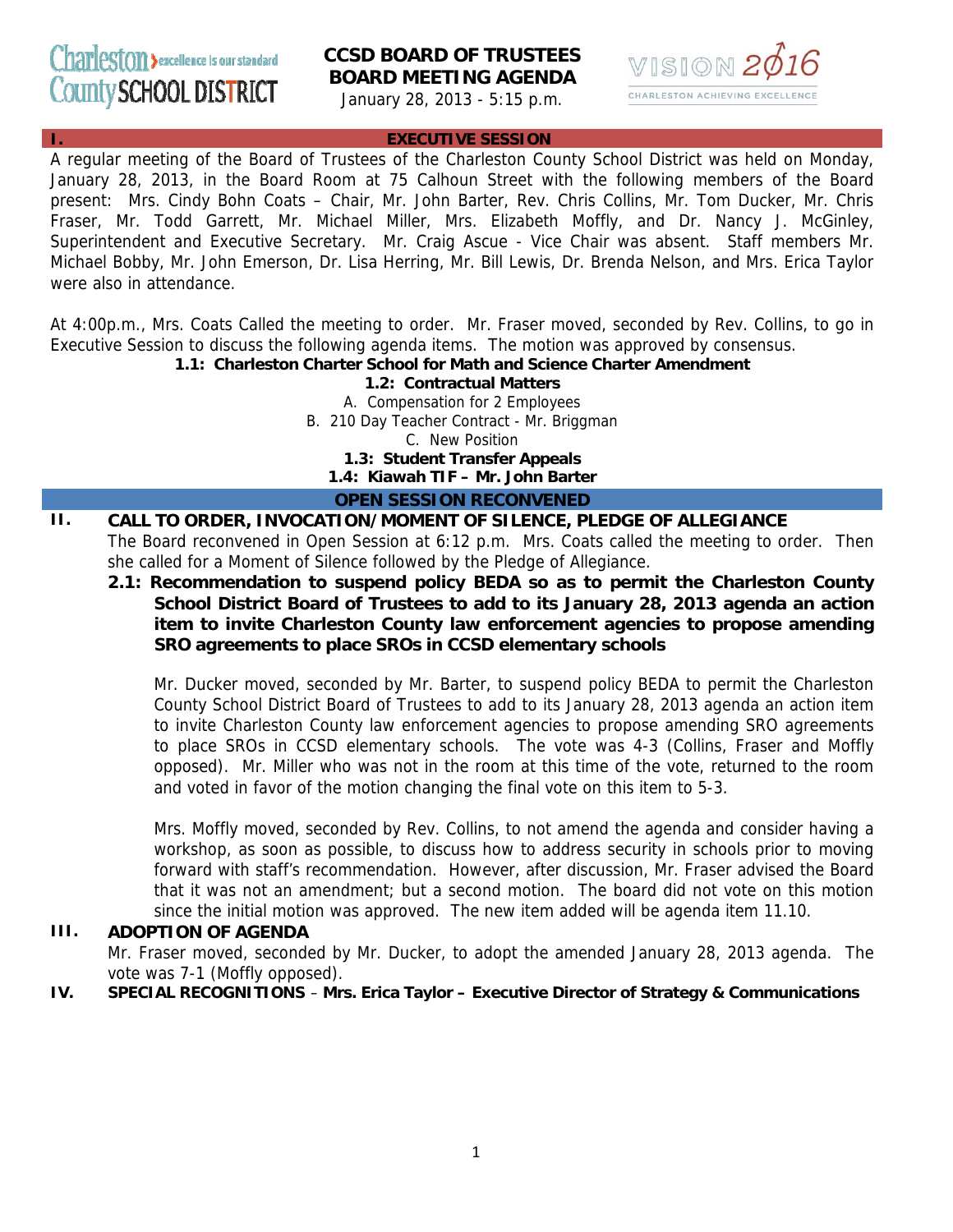## **4.1: A. SIC Recognition**

The Board recognized Mr. Richard Sonic for his long-standing service as a member and Chair of Garrett Academy of Technology School Improvement Council (SIC). A certificate from the South Carolina SIC was presented to Mr. Slonim for his service.

## **B. Tennis Advocate of the Year Award**

Mr. Ryan Melton a representative of Racquet Sports Industry Magazine presented the "Tennis Advocate of the Year" Award to Dr. Nancy J. McGinley who was nominated by Mr. Barry Ford, an Executive with the United States Tennis Association.

#### **C. Verizon Foundation Presentation**

Mr. David Owen and Mr. Dean Antonelli from the Verizon Foundation presented a check in the amount of \$30,902.00 from the Verizon Foundation.

## **D. Project Breakthrough Cohort Recognition**

Teachers participating in a selected cohort to obtain their Gifted and Talented Certificates were recognized by the board.

Cameron Beaty St. Johns HS Elizabeth Osborne Mary Ford ES Natanya Miller Burns ES Kirsten Williman Chicora ES

Rebecca Cleavenger Stiles Point ES Jana Pajic Pinckney ES Susan Linkscales Midland Park Primary Elizabeth Parker Pinckney Lora Goude Chicora ES Summer Pettigrew Haut Gap MS Sarah Hall **Instructional Coach IZLC** Chelsea Speights Haut Gap MS Lauren Marra Frierson ES Jack Sanders Zucker MS Nancy Metzler Midland Park ES Weslyn Smith Pinckney ES

## **V. SUPERINTENDENT'S REPORT**

- Dr. McGinley shared the following:
- **Durham Bus Service** continues to negotiate through Thursday. It is uncertain whether there would be a strike or not. The Incident Command Team met over the weekend and this morning to develop a plan in case there is a strike. This has been a burdensome for parents. Staff is appreciative of efforts of parents to find alternative transportation for their kids. Dr. McGinley announced the phone number to CARTA Bus Service is 843 745-4101.
- **Charleston Marathon** was held two weeks ago. Close to 5,000 individuals participated. Mr. Jim Braunreuther and Mrs. Zoe Roth with the district's Fine Arts Department and the Planning Committee members were thanked for organizing the event. Revenues from event will go directly to the district's Fine Arts Department.
- The district's **Spelling Bee** was held last week. Forty-five students participated. The winner, Adam Krasnoff, a sixth-grade student at Buist Academy, will participate in the finals.
- **Race to the Top** Dr. Herring will present a brief presentation later during the meeting.

## **VI. VISITORS, PUBLIC COMMUNICATIONS**

- 1. Ms. Louise Monteith presented a petition to the board in support of transitioning Hursey ES to a full Montessori School urging the board to support the recommendation.
- 2. Mr. Russ Patterson addressed the board in support of the recommendation to transition Hursey into a full Montessori school.
- 3. Representative J. Seth Whipper addressed the Board in support of a dual program at Hursey Elementary.
- 4. Mr. Ted Legacy, a Charleston Neighborhood of Promise Volunteer, shared some thoughts with the Board regarding the Vision 2016 Goals. He suggested the board motivate staff to identify the impediments to achieving goals, create a sharply focused plan that identifies what needs to happen and how it needs to happen to achieve those goals, foster a sense of urgency and commit to make the necessary changes. If longitudinal data were analyzed for the last 4-5 years for middle schools and elementary schools in Promise Neighborhoods on underperforming high schools, there would not be any discernable trend to suggest that Visions goals could be attained. Therefore, some things need to be changed to attain the goals--1. Must have great teachers in classrooms 2. Give the Management Team some flexibility to work through tough problems 3) A Fine Structured Plan is needed.
- 5. Mrs. Beverly Gadsden-Birch addressed the Board on behalf of the Interdenominational Ministerial Alliance, opposing the Montessori recommendation for Hursey ES.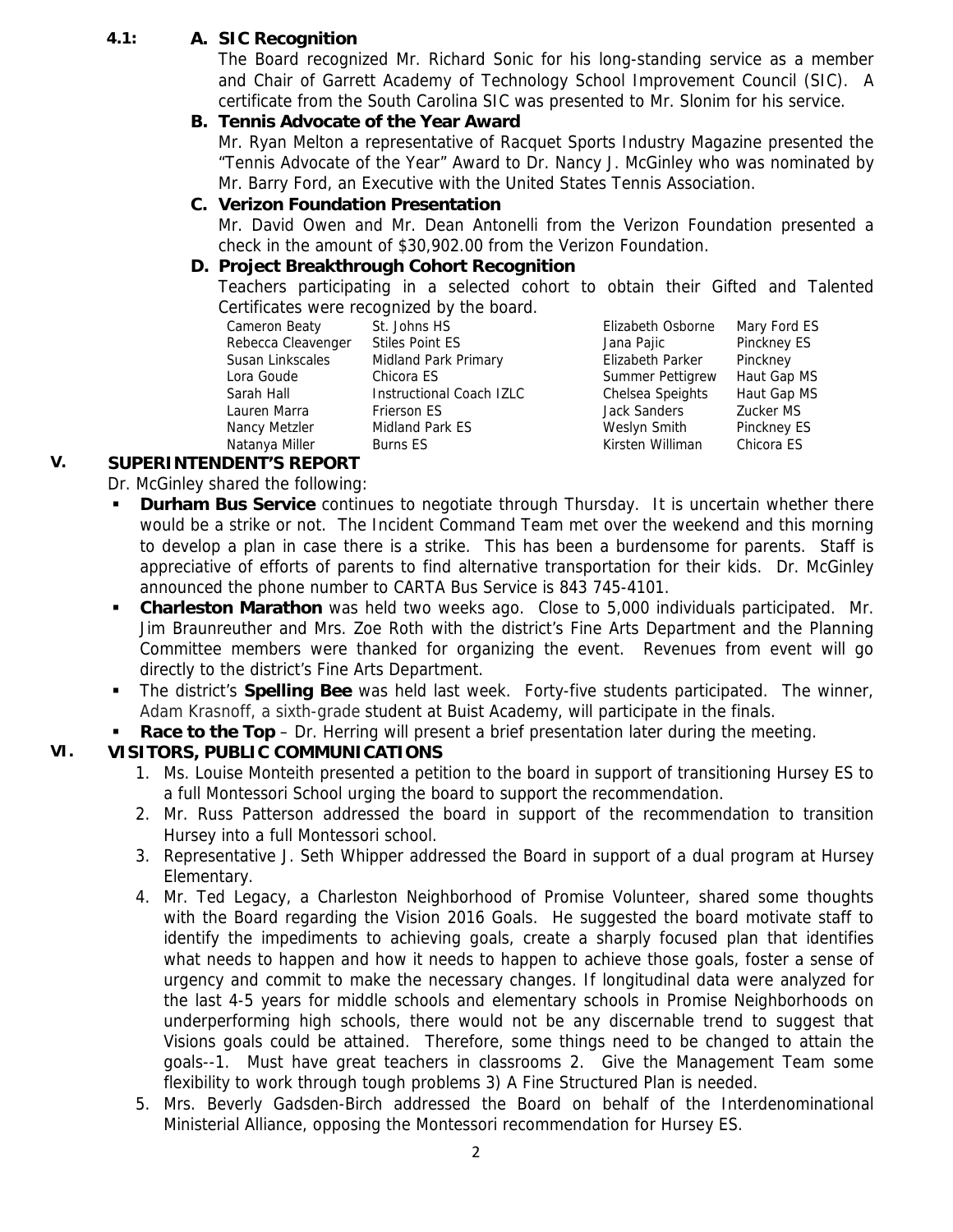- 6. Rev. Ellen Younker addressed the board in support of the recommendation to transition Hursey to a full Montessori program.
- 7. Ms. Audrey Mack with the Friends of Frierson ES and a member of the School Improvement Council requested the board allow them to provide input options related to Frierson ES and the Small Rural School agenda item.
- 8. Mr. Edward Jones, District 20 Constituent Board Chair, expressed concerns related to transferring District 20 students zoned for James Simons Elementary to Chicora ES in North Charleston.
- 9. Mr. Howie Comen expressed concerns about meetings held to discuss Hursey, African American dropout rate, and police in elementary schools. He suggested the district develop a policy to address police in schools.
- 10. Mr. Muhammed Idris expressed concerns about students transported to schools outside their neighborhoods.
- 11. Rev. Alma Dungee a member of the District 20 Board and Charter School for Math and Science, requested a new District 20 middle school and repurposing the Fraser School facility.
- 12. Ms. Myrtice Brown asked the board to support a dual program at Hursey ES. She mentioned a similar program at Logan ES in Columbia, S.C.
- 13. Mr. Tony Lewis, a District 20 Constituent Board member, urged the board to do the right things for the kids.
- 14. Mr. Elroy German, the PTA president at James Simons, suggested using the Fraser ES facility for a Montessori Program, and not James Simons.
- 15. Ms. Wilette Wilkens addressed the Board in opposition of the Montessori program at Hursey ES.
- 16. Ms. Gayle Collins addressed the Board in opposition of the Montessori program at Hursey ES.

## **VII. APPROVAL OF MINUTES/EXECUTIVE SESSION AGENDA ITEMS**

## **7.1: Open Session Minutes of January 9, 2013 & January 14, 2013**

Mr. Fraser moved, seconded by Mr. Barter, approval of the Open Session of the January 9, 2013 & January 14, 2013. The vote was 8-0.

CORRECTION: Mrs. Moffly said Mrs. Coats agreed attend the meeting on Friday; not Mr. Miller.

#### **7.2: Executive Session Action Items of January 28, 2013**

The Board voted on Executive Session items of January 28, 2013 as follows.

#### **1.1: Charleston Charter School for Math and Science Charter Amendment**

Mr. Fraser moved, seconded by Rev. Collins, denial of the Charleston Charter for Math and Science request to amend their admissions policy. The vote was 8-0.

#### **1.2: Contractual Matters**

#### **A. Compensation for 2 Employees**

This item was discussed. However, no action was taken.

#### **B. 210 Day Teacher Contract**

Mr. Garrett moved, seconded by Mr. Barter, to approve the recommendation outlined in agenda item 1.2B – 210 Day Teacher Contract. The total cost per day is \$50,951 x 20 days. The funding source is Special Revenue funds. The vote was 7-1 (Moffly opposed).

In open session, Rev. Collins requested additional data on teachers involved. Dr. McGinley said the proposal was presented in Executive Session and the reason staff asked for permission to proceed is because staff needs to work on the contractual deadline of April 15<sup>th</sup>. She would be happy to bring additional details to the board if it approves the recommendation for the 210 day contracts. Rev. Collins said he supports the program overall, and see what the superintendent is trying to do. However, he wants the following information in writing—who it impacts and how it affects them, the process and procedures to make certain it is clear. This will allow the board to avoid a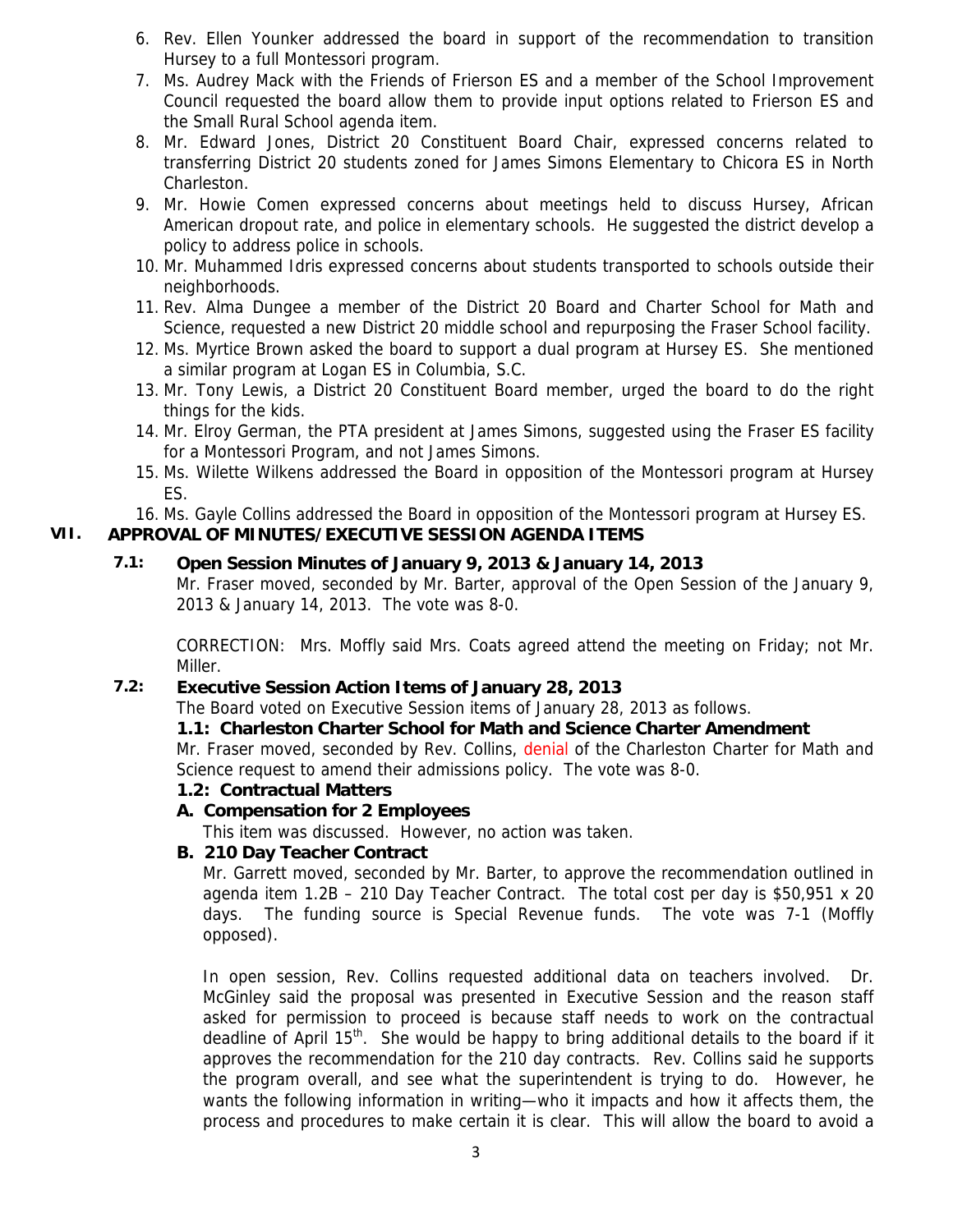lot of teacher appeals if it is not done correctly.

Mr. Ducker said since staff only shared the framework, he supported having staff bring additional information to the board. However, he thinks staff should support the framework staff presented.

Mrs. Moffly said approval of the item would have a significant financial impact on the district's budget. She requested more financial breakdown on the recommendation, prior to board approval.

Mr. Barter said, while the program is different from anything the district has ever done, he supports the concept and is willing to approve it so staff begin the process with the understanding that additional information is required.

Mr. Garrett said more money is spent in successful schools and less in unsuccessful schools. If proposal could change the outcome of unsuccessful schools and reduce amounts spent there, only a fraction of what could be saved would be spent on 210 teacher contracts. Mrs. Moffly said this meant more money would be spent is unsuccessful schools and spending money may not be the answer. Mrs. Coats said anytime money is spent for Professional Development for teachers, she would not say it is not a good venture. Mr. Barter agreed.

Mr. Miller said everyone agrees that it is a good thing. His concern about measuring success. He urged staff to make sure the children' best interest was at heart. If more professional development is provided for teachers, there should be a way to measure success before, during and afterwards. He would like to receive the information beforehand.

#### **C. New Position**

This item was pulled from the agenda.

#### **1.3: Student Transfer Appeals**

Mr. Barter moved, seconded by Mr. Garrett, to deny three student transfer appeals. The vote was 8-0.

## **1.4: Kiawah TIF – Mr. John Barter**

The Board discussed the Kiawah TIF in executive session. However, no action was taken.

## **7.3: Financial Minutes of January 9, 2013 & January 14, 2013**

Mr. Fraser moved, seconded by Mr. Barter, approval of the Financial Minutes of January 9, 2013 and January 14, 2013. The vote was 8-0.

## **VIII. CAE UPDATE**

## **8.1: Race to the Top Overview – Dr. Lisa Herring – Associate Superintendent for Academic & Instructional Support**

The Board received an update on 2012 Assessment Results and Action Steps. A summary follows.

## **Lowcountry Lifelong Learning**

- 3 MAJOR ASPECTS OF LOWCOUNTRY LIFELONG LEARNING
	- 1. Individualized Learning Plan for each student
	- 2. Anywhere-Anytime Learning (Digital Learning Platform and iPads)
	- 3. Professional Development for educators on strategies and tools to differentiate and individualize instruction
- 4 ELEMENTS OF PERSONALIZED LEARNING IN CCSD
	- 1. Shared Vision
	- 2. Personalized Mastery
	- 3. Leadership
	- 4. Continuous Improvement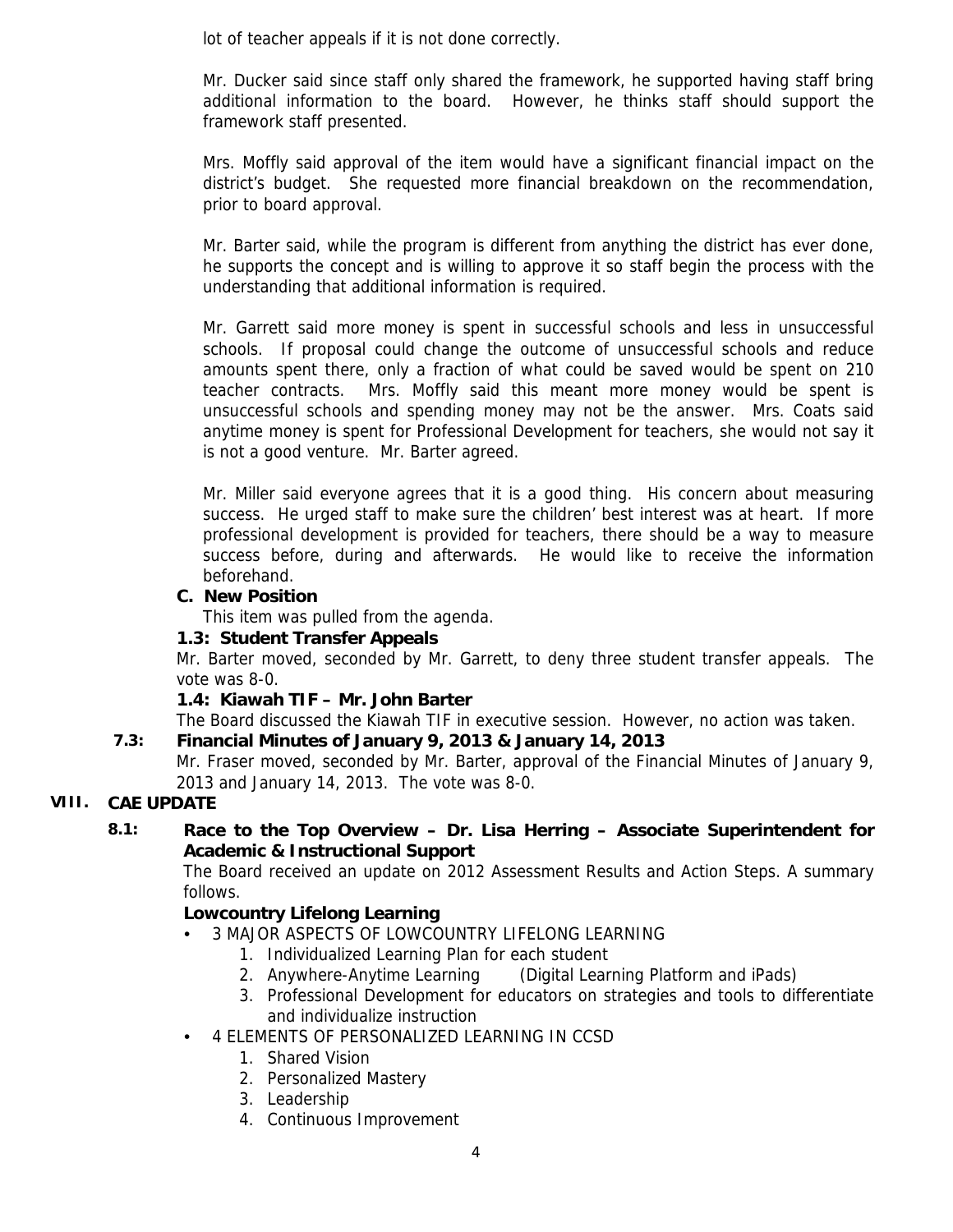#### • PERSONALIZED MASTERY

- Every student can articulate: -what they're learning -why they're learning it, and -how they'll know when they've learned it
- RE-INVENTING SCHOOLS COALITION

http://reinventingschools.org

## **QUESTIONS:**

 Mr. Ducker asked about measuring student success. Also, he wants to target resources where they are needed.

## **IX. MANAGEMENT REPORT(S)**

#### **X. COMMITTEE REPORT(S)**

## **10.1: Audit & Finance Committee**

 **A. Teach for America – Mr. Michael Bobby – Chief Financial & Operations Officer & Mrs. Audrey Lane – Deputy for Organizational Advancement** 

Mr. Barter moved, seconded by Mr. Fraser, approval of the recommendation to add an additional cohort of Teach for America teachers for the 2013-14 school year in an effort to further establish Teach for America as an additional pipeline of Quality teachers and future leaders. The funding source, GOF and/or Special Revenue will be determined at the conclusion of the budgeting process. The schools they will supply are Baptist Hill, North Charleston HS, Morningside MS, Burns ES, James Simons ES, Mary Ford ES, Midland Park Primary, Pinehurst ES, Sanders Clyde ES, Chicora ES, North Charleston ES, and Burke Middle/High. The vote was 8-0.

Mr. Barter said the Audit and Finance looked at the data and the success TFA has had across the country. CCSD doesn't have data here since TFA has only been here for a short while. However, the Audit and Finance Committee recommended approval of the recommendation.

Mrs. Lane and others listed below shared a brief presentation on TFA.

- Mr. Josh Bell, with TFA Office, shared the history of TFA stating that it was founded twenty years ago. They recruit and train a diverse group of teachers for the classroom. Last year more than 48,000 individuals applied for TFA positions and 19% were accepted. Currently there are 29 TFA in 12 schools working in the Innovation Zone. While there isn't a South Carolina evaluation data information is being compiled to begin evaluation in South Carolina. At this time there is strong classroom evidence of success. Mr. Bell also commented on an Orangeburg Five TFA teacher who set his goals at 100% and barely missed it.
- Mrs. Lane said 18 of the 29 TFA teachers in CCSD were compared to 11 non-TFA teachers in the Innovation Zone. In ELA students of TFA and Non TFA had comparable results. In Math, students of non TFA out performed students of TFA teachers. However, a small sample in each grade level revealed that some grades lacked comparative data. CCSD uses MAP to measure growth which is not currently available.
- Ms. Kesha Tolliver, a CCSD administrator and TFA teacher twenty years ago, shared her perspective on TFA highlighting the dedication of the TFA teachers at Burke HS and their dedication.
- Dr. James Winbush spoke on behalf of Mr. Anthony Dixon, Principal at Sanders Clyde ES, in support of TFA. Dr. Winbush said most TFA teachers work in the Innovation Zone schools and he has had the opportunity to interview the 29 currently working in CCSD schools. TFA teachers understand and are dedicated to the cause.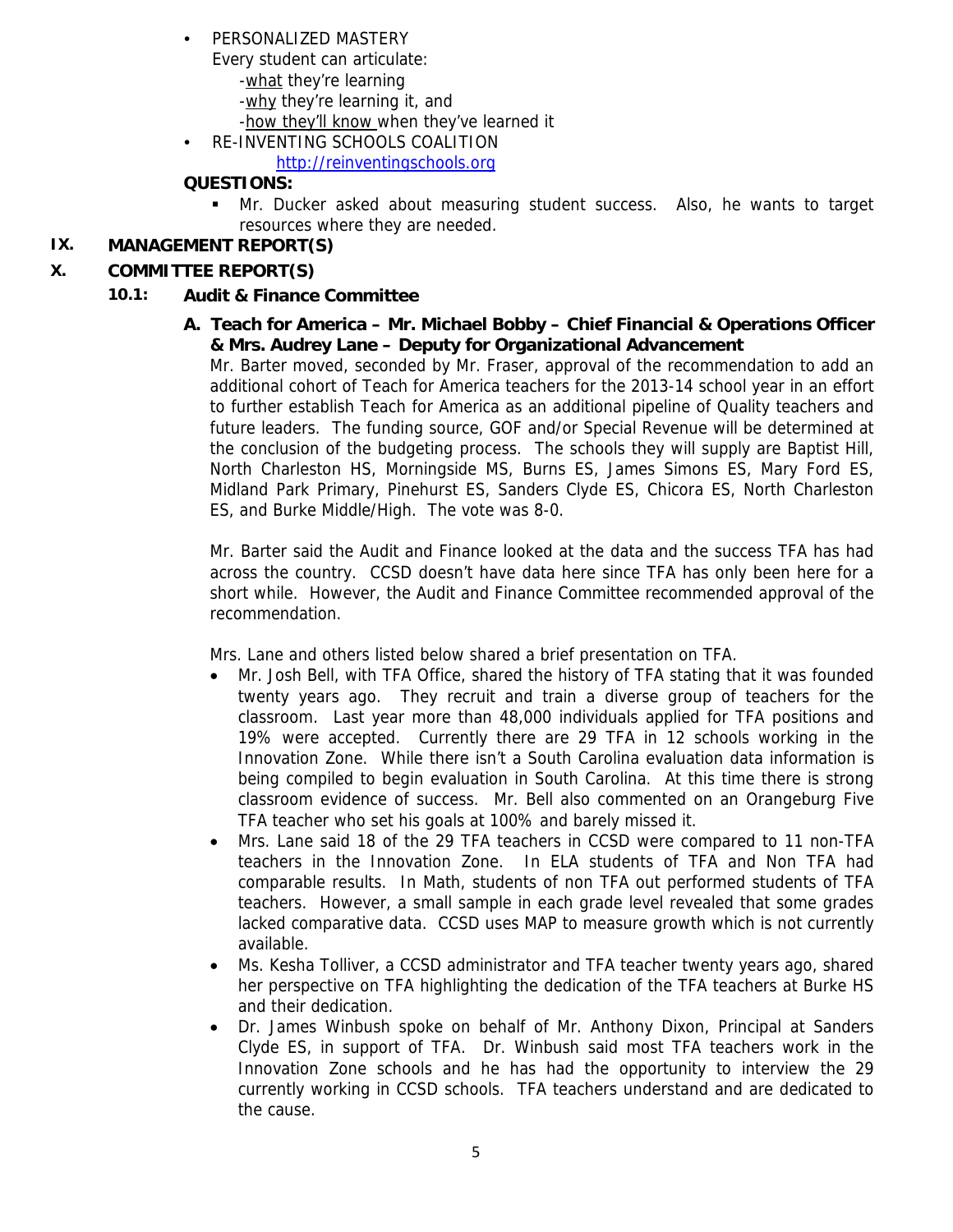#### **QUESTIONS:**

- Mr. Miller thanked TFA for their commitment and said principals are pleased with their work. Mr. Miller asked about of TFA recruitment at HBCU schools. Mr. Bell said teachers are recruited from HBCU schools. However he would study further to provide precise details to the board.
- Mr. Ducker asked about the turnover rate and thanked Mr. Bell to look at measuring success. Mr. Bell said 92% TFA teachers completed the mission and there is a 8% attrition. Two thirds of the 92% stay in the field of education a longer period, beyond their commitment.
- Rev. Collins asked Mr. Bell about the total training time for teachers. Mr. Bell said teachers receive nine hours training over a five week period. Then he asked Ms. Natalee Bell, the teacher coach in Charleston, to share additional details about training. Rev. Collins asked about the survey where 71% principals said TFA teachers were doing a good job. Mr. Bell said he felt the numbers would be higher if a survey was done at this time.
- Mrs. Coats asked if current TFA teachers would stay at the schools they are assigned to. Mrs. Lane said the current cohort would not move but remain in their current position for two years. Mrs. Coats asked for details about the cost. Mr. Bell said the cost is for recruitment, training, and ongoing professional development training. Mrs. Coats asked if the district could offset the \$8,000 in the district's budget. Mr. Bobby said the district has a transition rate of 4-5,000 teachers a year. He didn't feel the recruitment cost could be reduced because the district is always recruiting teachers. The cost for TFA is in addition to funds identified for Recruitment. Mrs. Coats asked why the recruitment amount wasn't reduced. Mr. Bobby reiterated that there is always a need to find and recruit new teachers.
- Dr. McGinley spoke about the attributes for good teachers-- 1) smart teachers, 2) hard working teachers, and 3) and dedicated people who believe in kids and their ability to learn. Dr. Winbush said the only problem Principal Anthony Dixon has had with TFA teachers is that they arrive at work early and set off the alarm. TFA teachers are dedicated and possess attributes she mentioned.
- Rev. Collins asked what the board was approving. Mr. Barter said the recommendation approving the second year of cohort one and first year of cohort two.

## **10.2: Policy Committee – Mr. Chris Fraser**

## **XI. POTENTIAL CONSENT AGENDA ITEMS**

**11.1: Accommodating the Maturation of the Montessori at Hursey Elementary** – **Dr. James Winbush – Associate Superintendent – Innovation Zone, Mr. Michael Bobby - Chief Financial & Operations Officer** 

Mr. Garrett moved, seconded by Mr. Fraser, to approve the district's recommendation to accommodate maturation of the Montessori at Hursey Elementary School, with a transition plan for a full Montessori. The vote was 4-4 (Collins, Ducker, Miller and Moffly opposed).

Rev. Collins asked about the recommendation and plans. Mrs. Moffly suggested the board continue discussing this agenda item.

Rev. Collins moved, seconded by Mrs. Moffly, that Hursey remain a dual track program and district seek space to expand the Montessori program. The board did not vote on this motion. However, Mrs. Coats said since the first motion failed, Hursey would remain a dual track program.

 Mr. Miller thanked Hursey community for turning out to address issue at hand. He said it gave him a true sense of what the community wanted. All parents loved both programs—Montessori and traditional program. He said parents said they would welcome if there is space at another location. He asked for capacity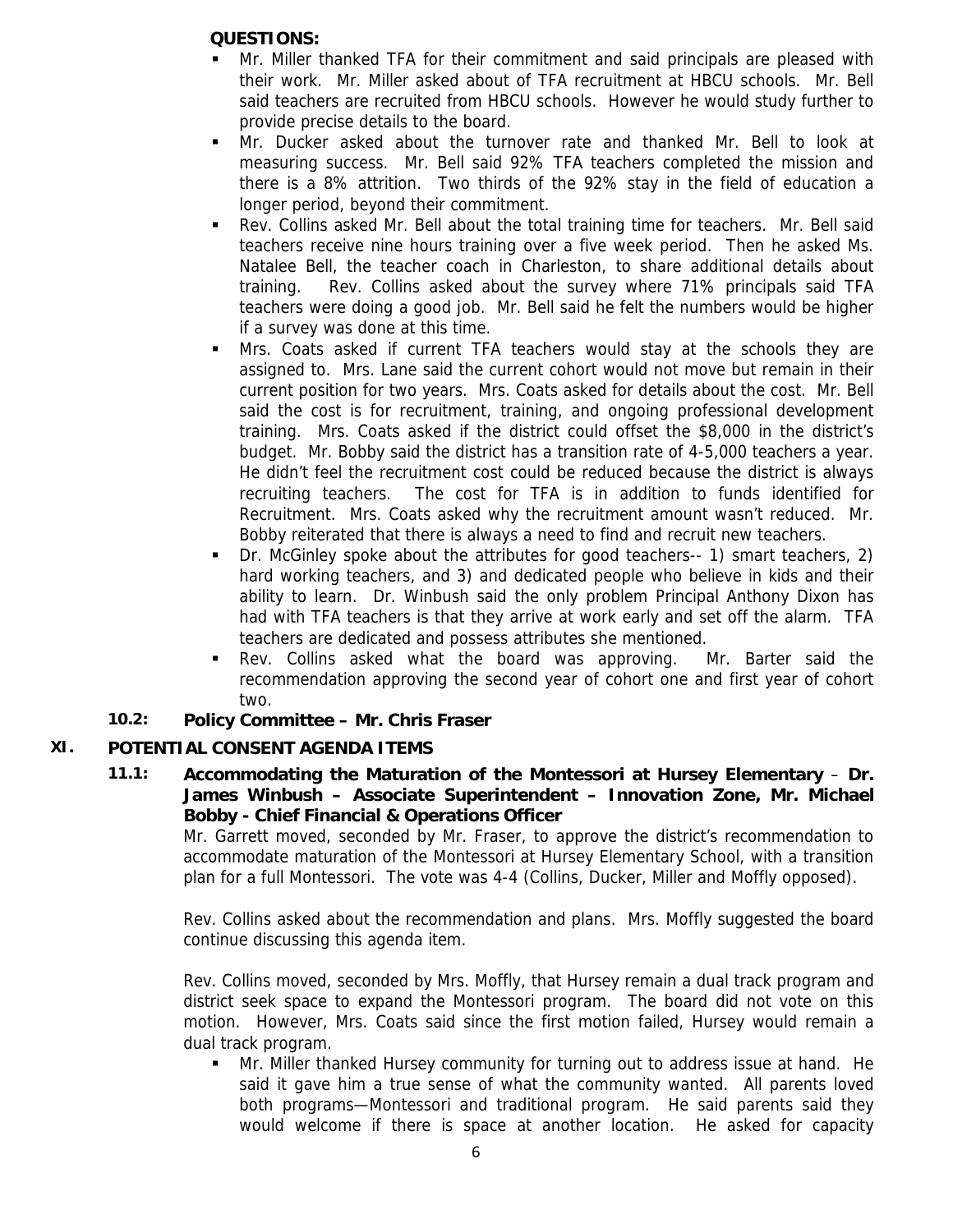information. Dr. Winbush said the capacity is 400. Now it's at 394. The school could not add the additional 62 students on the waiting list with a dual program. If Hursey was full of Montessori only, it could house 365 students. Mrs. Coats said there are 394 traditional and Montessori students currently at Hursey.

- Mrs. Moffly said she attended the forum and a larger group desired a full Montessori. She suggested another location be sought. However, she is fine with a dual track in the meantime.
- Rev. Collins said the uniqueness about Hursey is that it has dual track options. He said it was never the will of the board to move students out of their local schools. He said academic success should be the main goal. He is willing to expand the building and expand the building to accommodate both programs. He said Jenkins Academy has only 76 students; they could be moved since they don't have much academic success. He said there isn't a large Montessori program anywhere in Charleston.
- Mr. Barter said no choice would make everyone happy or serve everyone interest well. The deciding choice for him is school choice. He listed the types of schools offered. He wants on to say it's a hardship for parents who want one choice for one child and another choice for the other child. He supports offering a choice for the 62 students on the waiting list.
- Mrs. Coats said based on the May 23, 2011 board meeting notes Mr. Collins said he didn't disagree with the Montessori concept.
- Mr. Ducker said because of the demographics and popularity of Montessori. He said that the popularity and parent choice would require transition to take place if more students want Montessori. Mr. Barter spoke of the natural progression of Montessori.
- Mr. Miller said as parents opt for traditional decrease and Montessori increased, that may be the time to consider transitioning to a total Montessori. His choice is what is best for each student. Mr. Miller asked what commitment parents would have from staff to ensure parents that their children would attend a school than Hursey. Dr. McGinley said Dunston – Excellent, Mary Ford Average, Chicora – Average. North Charleston ES is the only one in that area struggling. Hursey has moved up already.
- Mr. Fraser said it's not just about Hursey. It is about every child in North Charleston. He said one must look at the broadest opportunity in North Charleston.
- Rev. Collins said Springfield has two buildings. Both schools are running and no one was asked to move out. He said several schools in the West Ashley area scores higher than the Springfield Montessori. Dr. McGinley said that information is incorrect. That school has been rated Excellent forever. Rev. Collins said the board should consider the 62 students over the students there.
- Mrs. Coats said the motion is to phase out the traditional students the same way it was done at James Simons.

At this time, Mr. Garrett called for the question, seconded by Mr. Fraser.

#### **11.2: Next Step – Board Recommendations from November 28th Board Workshop: Under-enrolled Schools – Mr. Paul Padron**

The board participated in a follow-up discussion on Board recommendations from the November 28, 2012 workshop.

Mr. Paul Padron, Ex. Director of Access and Opportunity shared the following:

• On November 28, 2012, the Board of Trustees formulated a list of possible action steps related to under-enrolled schools (see attached notes). Staff reviewed school board suggestions as well as demographic, programmatic, and enrollment information to provide the recommended actions listed below. Attached, please find enrollment data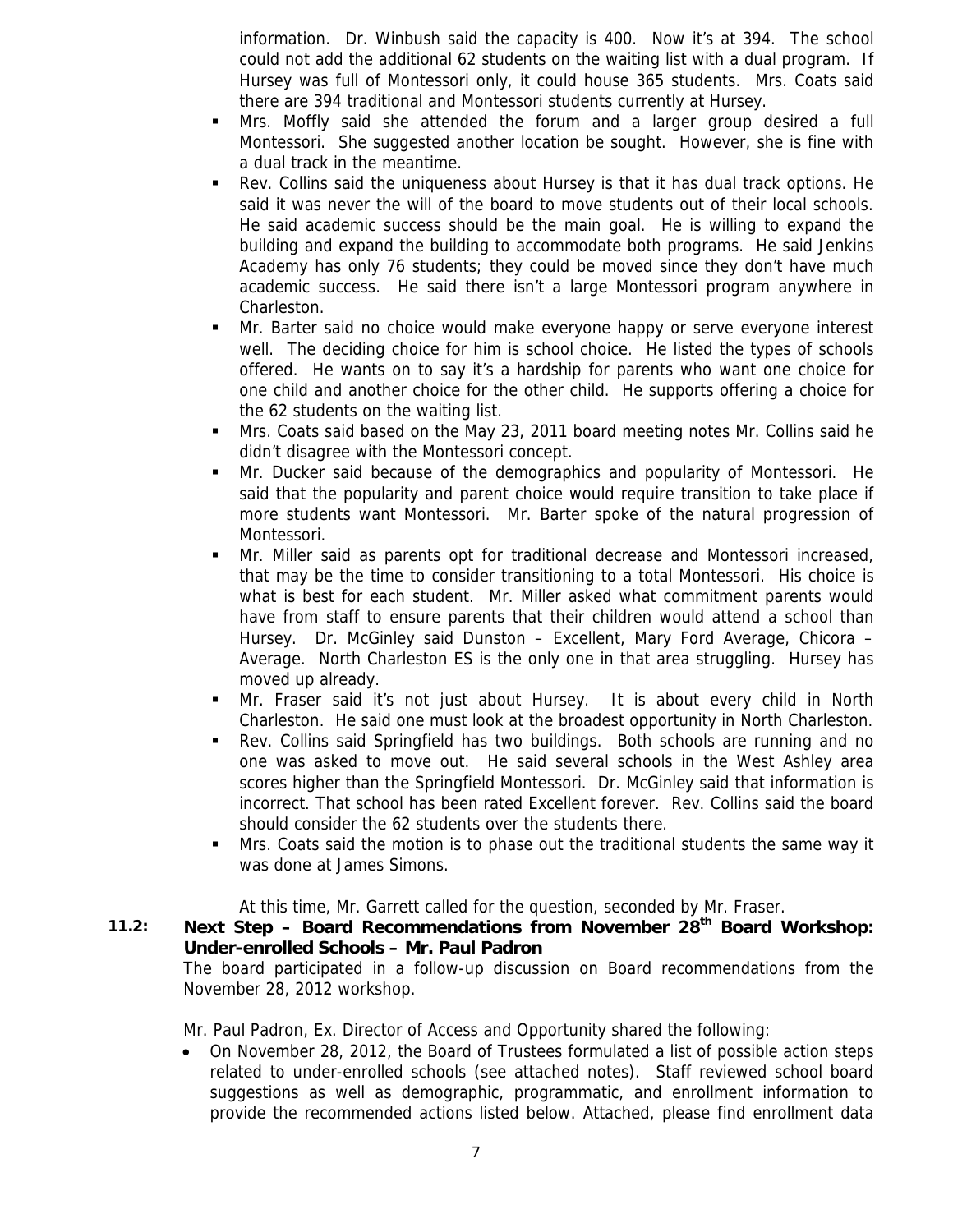from 1/17/13 and S.C. State Report Card data from 2012.

• As directed by the Board, the list of possible action steps were also sent to all Constituent Board members for their input with a reply date of January  $22^{nd}$ . As of this date, we have not received any input from Constituent chairs.

Mr. Garrett suggested the motion be amended to include two parent representatives from the impacted school attendance zone. Also, he suggested striking the two community persons and one business person and adding the neighborhood representative or designee.

Mr. Padron said the Neighborhood Planning Team process was established in 2007. At this time staff is creating a School Community Task Force since it is not just one school in question, but multiple schools.

Dr. McGinley said she understood what Mr. Garrett was saying. Since there were concerns about the NPT, staff decided this was a better composition. She agreed that parents who have students in the school and those who may consider sending their kids there are also considered. The Task Force doesn't make the final decision.

Mrs. Coats said the district is suggesting areas to look at since the board is not pleased with the NPT process. Mrs. Moffly requested the School Community Task Force meetings be properly noticed so board members and other community members could attend.

Mr. Barter moved approval of the recommendation below with the following modifications, seconded by Mr. Miller, to add two parents of students who live in the zone but attend schools elsewhere and add the neighborhood association president. After discussion, Mr. Fraser called for the question, seconded by Mr. Garrett. The vote was 8-0.

Also, Mr. Barter said he agreed with Mrs. Moffly and reiterated that community input was needed. Rev. Collins expressed concerns about staff's involvement in steering community meetings.

#### **District 1:**

- Grow St. James-Santee to become a PK-8 school in 2015-16. Testimony from parents indicates a greater likelihood to keep students in if this is a PK to 8 school.
- Allow St. James-Santee to keep  $6<sup>th</sup>$  graders and add in  $7<sup>th</sup>$  grade in 2013.

#### **District 3:**

- Head Start remains in annex while Murray LaSaine ES goes through building renovations to facilitate the maturation of the Montessori program in the new building.
- Murray LaSaine ES moves into swing space at James Island ES in summer 2014.
- James Island ES will take Murray LaSaine ES students who do not opt for Montessori program.

#### **District 23:**

- For 2013 move  $6<sup>th</sup>$  grades to Baptist Hill MHS.
- As of 01/02/13 projected enrollment for Jane Edwards Elementary for 2013-14 is under 100 students in grades PK-5.

Mr. Fraser moved, seconded by Mr. Garrett, approval of agenda items 11.3, 11.5 – 11.8. All approved 8-0.

#### **11.3: Murray Hill Press Box/Concession Stand – Mr. William Lewis – Chief Contracts Officer**

Mr. Fraser moved, seconded by Mr. Garrett, to approve the City of North Charleston's request to construct a Press Box/Concession Stand at the Daniel Jenkins Academy campus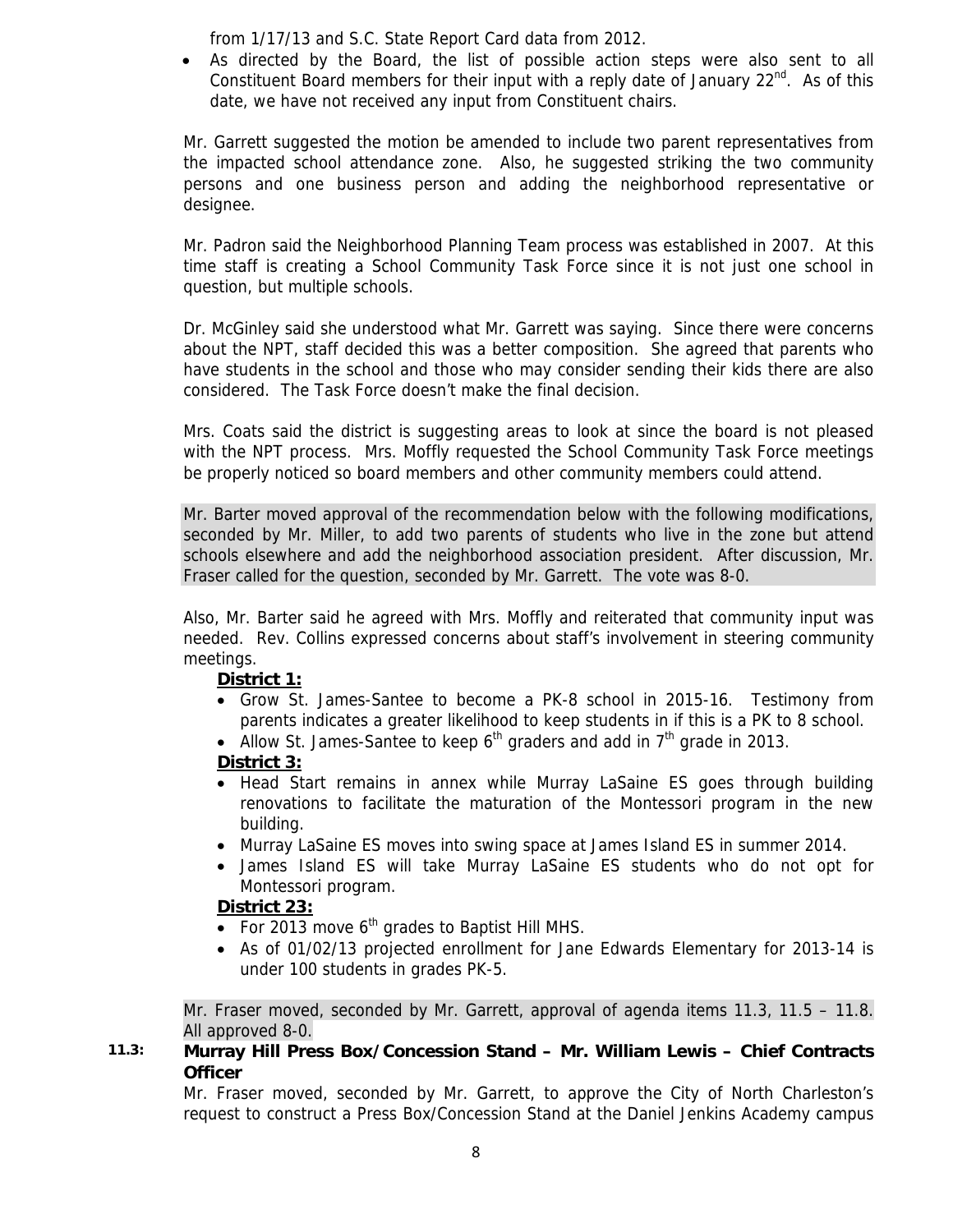to support the Murray Hill community's recreation program. The City of North Charleston is responsible for all construction, operations and maintenance costs for the proposed Press Box and Concessions stand and at no cost to the district. The vote was 8-0.

#### **11.4: Wando South Swing Space Vocational Building Demolition - Mr. William Lewis – Chief Contracts Officer**

Mr. Fraser moved, seconded by Mr. Garrett, to approve the recommendation to award a contract for Wando South Swing Space Vocational Building Demolition (Solicitation #12- SMG-B-015) to Empire Dismantlement Corp in the amount of \$116,600.00. This project is funded by the one (1) cent sales tax revenues. The vote was 8-0.

Mrs. Moffly asked about the size of the building. Mr. Lewis responded and said it would allow staff to put two rows of mobile on campus. Mrs. Moffly asked why Jennie Moore wasn't moved into the old Laing campus. Mr. Lewis said the cost would be high. When it was discussed it was determined that they'd have to put 20 mobiles out in back. He said it's a larger facility and would make space for Laing. Mr. Lewis said moving Jennie Moore to swing space would allow Laing and Jennie Moore to be built concurrently. Mrs. Moffly asked for capacity information for Jennie Moore and Laing. Then she questioned the rationale for moving Laing to Wando South. Mr. Lewis said because of STEM offering and said technology, gym and choral rooms didn't exist at Laing. He said both the Laing and J. Moore community opted for this arrangement. Since ½ the amount of mobiles would need to be moved, the cost to go back to the old Laing campus would be higher.

At 9:49pm, Mr. Barter called for the question, seconded by Mr. Garrett.

## **11.5: Citizens Oversight Advisory Panel Charter – Mr. Michael Bobby – Chief Financial & Operations Officer**

Mr. Fraser moved, seconded by Mr. Garrett, approval of the recommendation from the Citizens Oversight Committee and Citizens Oversight Advisory Panel to change the charter to direct the Advisory Panel to focus their work on the development of a proposal for the 2016-2012 Capital Building Program, at no cost to the district. The vote was 8-0.

## **11.6: Best Value Bid #B1311 New Construction Cabling Project – Mr. Michael Bobby – Chief Financial & Operations Officer**

Mr. Fraser moved, seconded by Mr. Garrett, to approve the Contract for Cabling of the New Construction Program – Best Value Bid #B1311 New Construction Cabling Project. The funding source is Capital Program Funding – FY 2013, Wave 1 Cost - \$553,485.64. The vote was 8-0.

## **11.7: Facility Use Agreement for the MUSC Dental Clinic – Mr. Michael Bobby – Chief Financial & Operations Officer**

Mr. Fraser moved, seconded by Mr. Garrett, to approve the recommendation to approve a Facility Use Agreement for MUSC Dental Clinic at Schroder Middle School. This is an opportunity for CCSD to partner with MUSC to provide much needed dental services to the local community to enhance teaching opportunities for dental students, at no cost to the district. The vote was 8-0.

## **11.8: Quit Claim Deed - Demolition - Mr. William Lewis – Chief Contracts Officer**

Mr. Fraser moved, seconded by Mr. Garrett, approval of the recommendation authorizing the Superintendent to sign a quit claim deed for 0.18 acres at the cost of \$10.00. The vote was 8-0.

#### **11.9: Vision 2016 Goals – Mrs. Cindy Coats**

Mrs. Coats led the Board in the discussion about 2016 Vision Goals. Mr. Barter moved, seconded by Mr. Garrett, to accept the Vision 2016 Goals. The vote was 8-0.

Mr. Ducker said he would like to add additional goals at a workshop. Mr. Barter supported that recommendation. He said the board needs to set more than just the Vision 2016